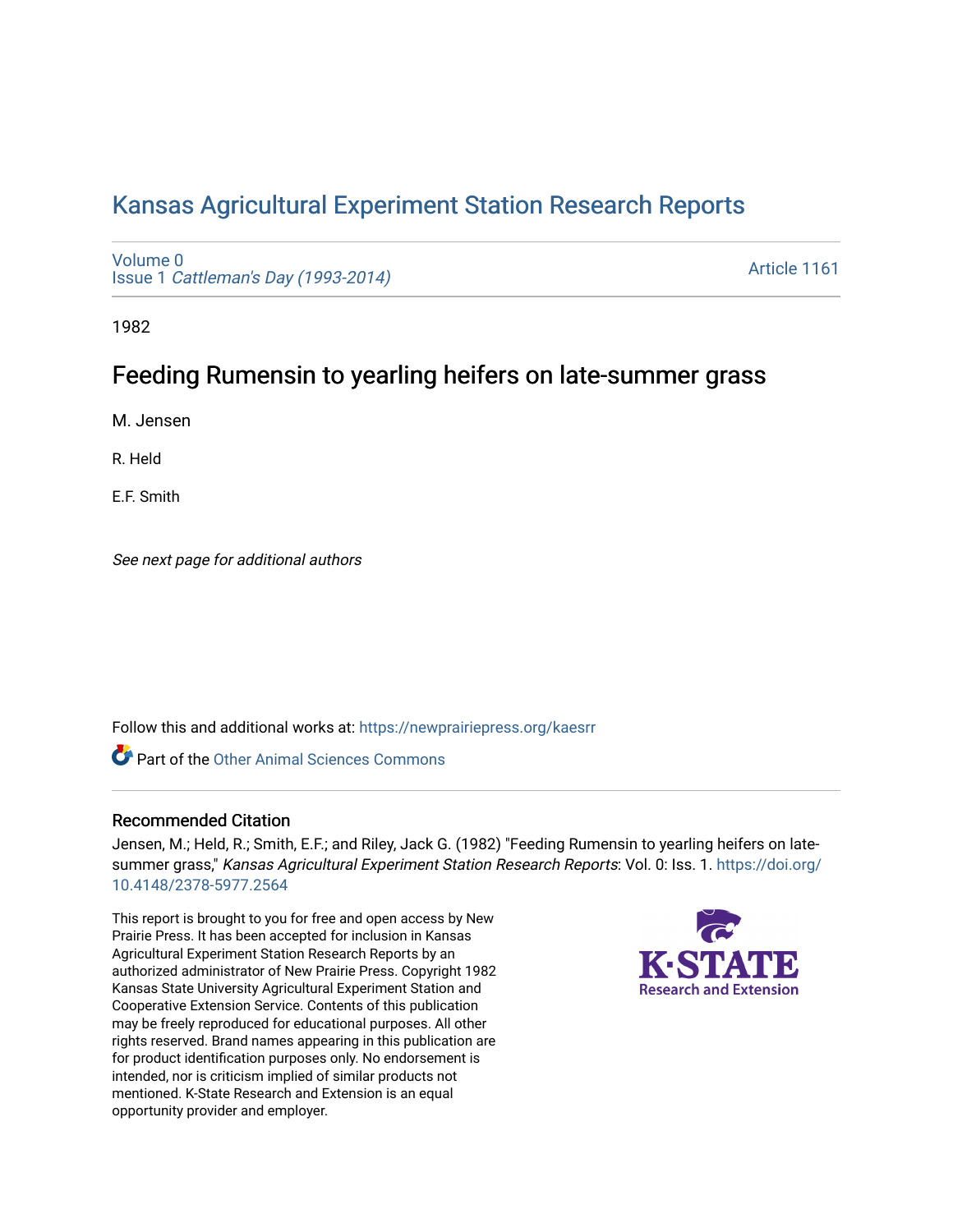## Feeding Rumensin to yearling heifers on late-summer grass

#### Abstract

Rumensin was self-fed in a loose salt mixture to yearling heifers on late-summer bluestem pasture (August to November). They ate 0.036 lbs. of salt mixture (124 mg of Rumensin) daily, but performance did not improve.

#### Keywords

Cattlemen's Day, 1982; Report of progress (Kansas State University. Agricultural Experiment Station); 413; Beef; Rumensin; Heifers; Bluestem pasture

#### Creative Commons License



This work is licensed under a [Creative Commons Attribution 4.0 License](https://creativecommons.org/licenses/by/4.0/).

#### Authors

M. Jensen, R. Held, E.F. Smith, and Jack G. Riley